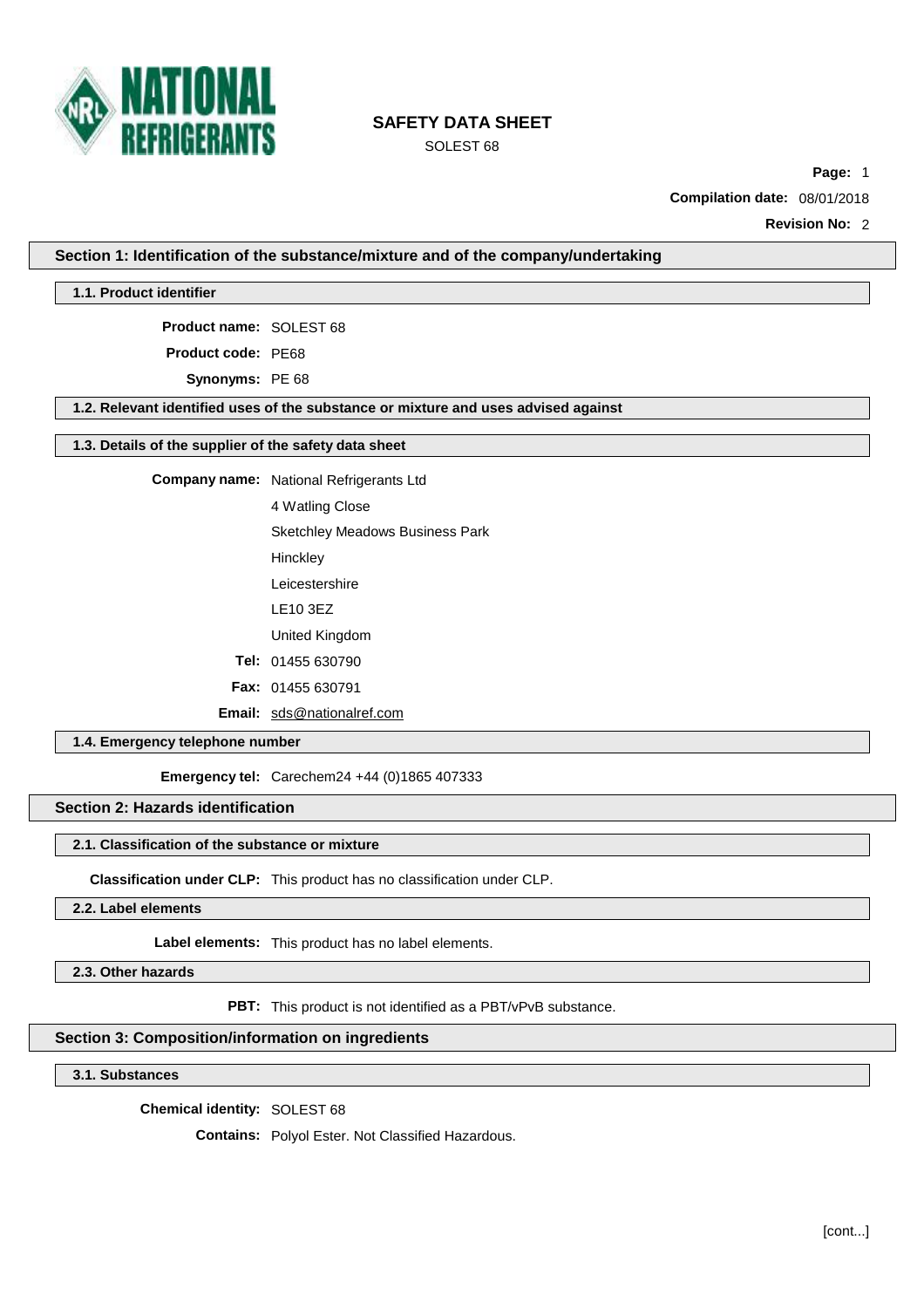### SOLEST 68

#### **Section 4: First aid measures**

**4.1. Description of first aid measures Skin contact:** Wash immediately with plenty of soap and water. Consult a doctor. **Eye contact:** Bathe the eye with running water for 15 minutes. Consult a doctor. **Ingestion:** Do not induce vomiting. If conscious, give half a litre of water to drink immediately. Consult a doctor. **Inhalation:** Remove casualty from exposure ensuring one's own safety whilst doing so. Consult a doctor. **4.2. Most important symptoms and effects, both acute and delayed Skin contact:** Prolonged exposure may produce oil acne/folliculitis signs and symptoms may include the formation of black pustules and spots on the skin of exposed area. **Eye contact:** There may be irritation and redness. **Ingestion:** Nausea and stomach pain may occur. There may be vomiting and diarrhoea. **Inhalation:** There may be a feeling of tightness in the chest with shortness of breath.

**4.3. Indication of any immediate medical attention and special treatment needed**

#### **Section 5: Fire-fighting measures**

#### **5.1. Extinguishing media**

**Extinguishing media:** Alcohol resistant foam. Dry chemical powder. Carbon dioxide. Do not use water stream.

#### **5.2. Special hazards arising from the substance or mixture**

**Exposure hazards:** In combustion emits toxic fumes of carbon dioxide / carbon monoxide.

#### **5.3. Advice for fire-fighters**

**Advice for fire-fighters:** Wear self-contained breathing apparatus. Wear protective clothing to prevent contact with skin and eyes.

### **Section 6: Accidental release measures**

### **6.1. Personal precautions, protective equipment and emergency procedures**

**Personal precautions:** Refer to section 8 of SDS for personal protection details.

#### **6.2. Environmental precautions**

**Environmental precautions:** Do not discharge into drains or rivers. Contain the spillage using bunding.

#### **6.3. Methods and material for containment and cleaning up**

**Clean-up procedures:** Absorb into dry earth or sand. Transfer to a closable, labelled salvage container for disposal

by an appropriate method. Wash the spillage site with large amounts of water.

#### **6.4. Reference to other sections**

**Reference to other sections:** Refer to section 8 of SDS. Refer to section 13 of SDS.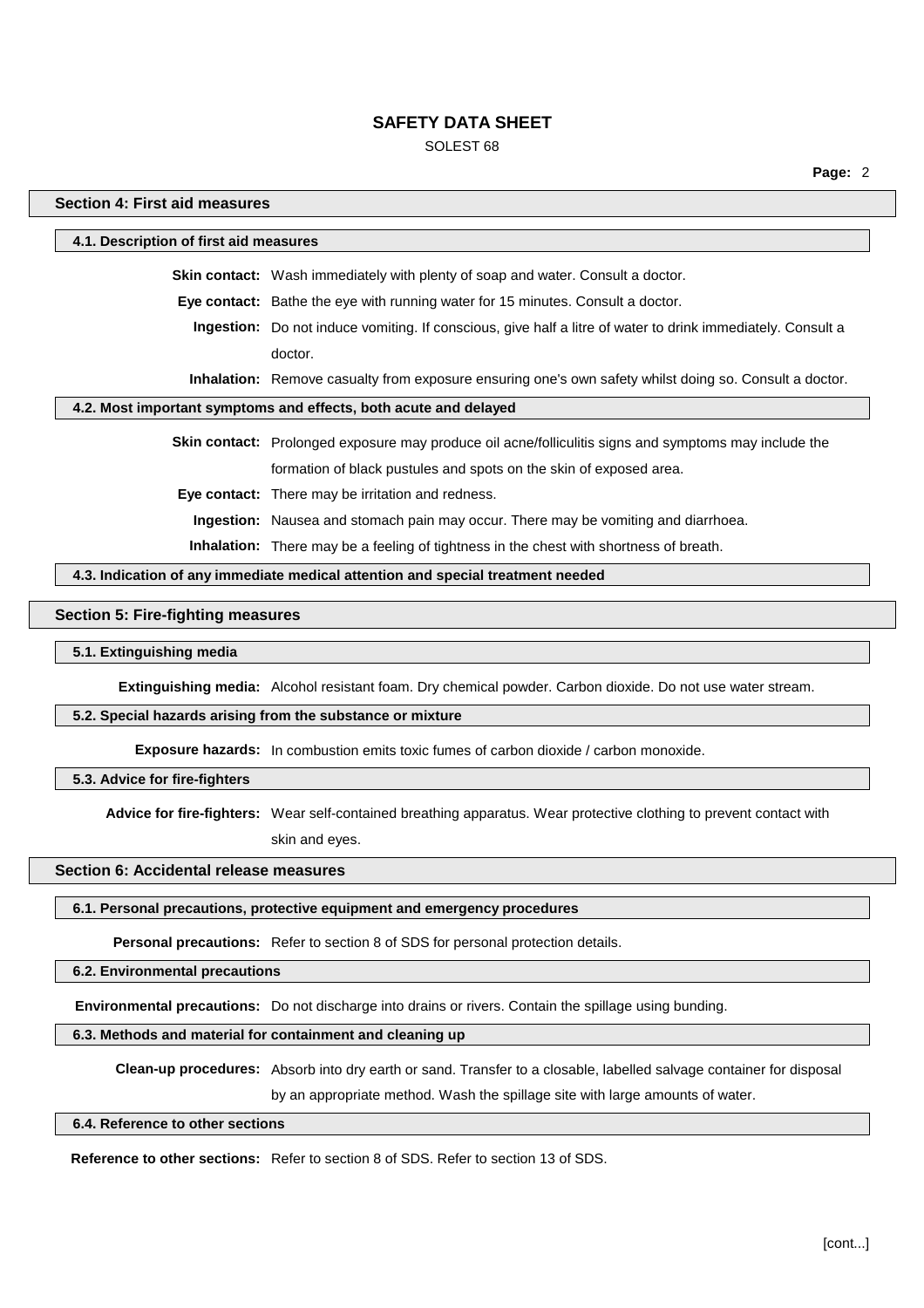## SOLEST 68

**Page:** 3

### **Section 7: Handling and storage**

#### **7.1. Precautions for safe handling**

**Handling requirements:** Ensure there is sufficient ventilation of the area. Avoid the formation or spread of mists in the air.

#### **7.2. Conditions for safe storage, including any incompatibilities**

**Storage conditions:** Store in a cool, well ventilated area. Keep container tightly closed.

**Suitable packaging:** Must only be kept in original packaging.

**7.3. Specific end use(s)**

#### **Section 8: Exposure controls/personal protection**

**8.1. Control parameters**

**Workplace exposure limits:** No data available.

### **DNEL/PNEC Values**

**DNEL / PNEC** No data available.

**8.2. Exposure controls**

**Engineering measures:** Ensure there is sufficient ventilation of the area. **Respiratory protection:** Respiratory protection not required. **Hand protection:** Protective gloves. **Eye protection:** Safety glasses. **Skin protection:** Protective clothing. **Environmental:** No special requirement.

## **Section 9: Physical and chemical properties**

### **9.1. Information on basic physical and chemical properties**

|                                               | <b>State: Liquid</b>                           |                               |
|-----------------------------------------------|------------------------------------------------|-------------------------------|
| <b>Colour: Yellow</b>                         |                                                |                               |
|                                               | <b>Odour:</b> Barely perceptible odour         |                               |
| <b>Solubility in water:</b> Slightly soluble  |                                                |                               |
| <b>Viscosity: Oily</b>                        |                                                |                               |
| Flammability limits %: lower: Not applicable. |                                                | <b>upper:</b> Not applicable. |
|                                               | Flash point <sup>°</sup> C: No data available. |                               |

**9.2. Other information**

**Other information:** No data available.

**Section 10: Stability and reactivity**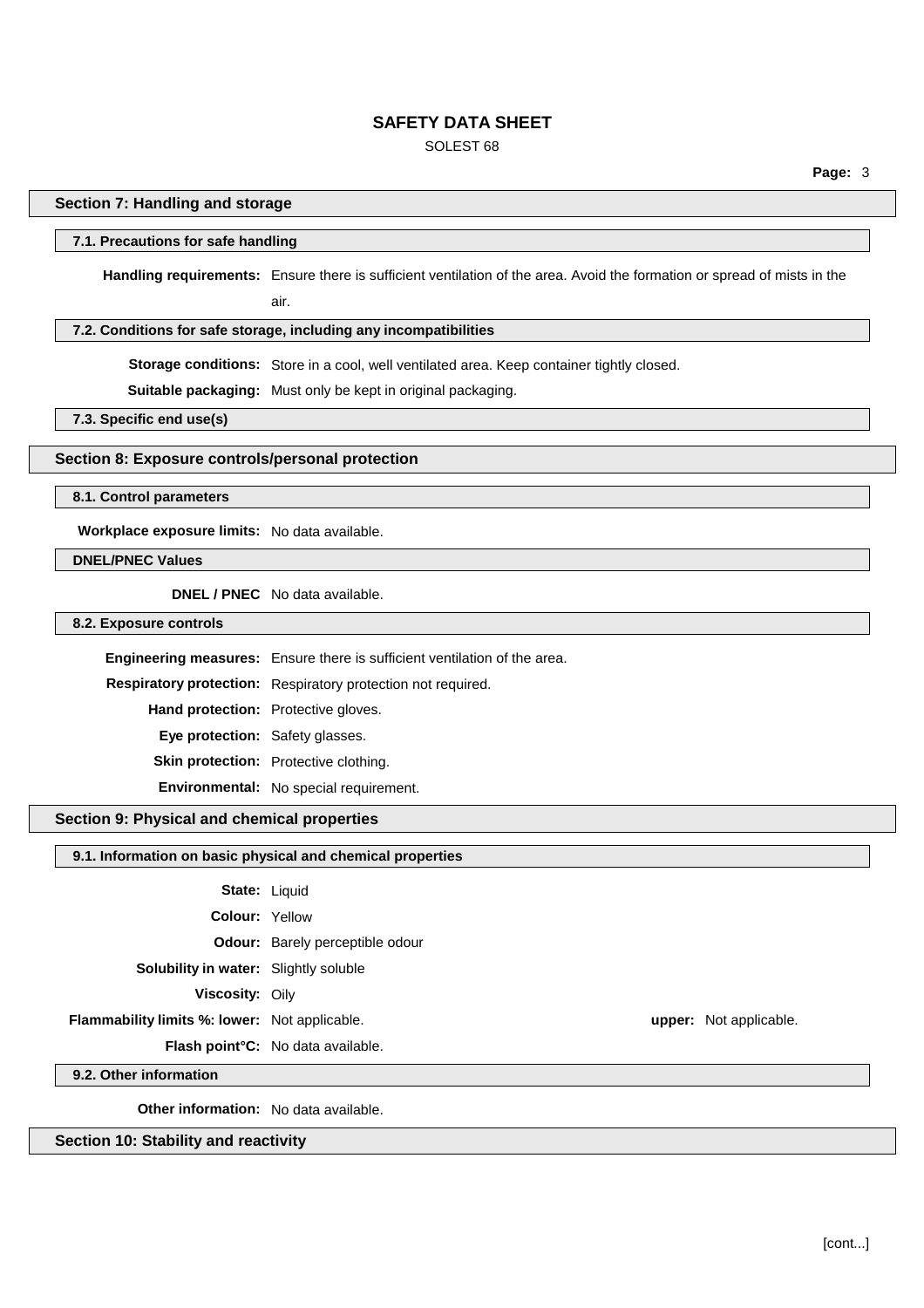## SOLEST 68

### **10.1. Reactivity**

**Reactivity:** Stable under recommended transport or storage conditions.

### **10.2. Chemical stability**

**Chemical stability:** Stable under normal conditions.

#### **10.3. Possibility of hazardous reactions**

**Hazardous reactions:** Hazardous reactions will not occur under normal transport or storage conditions.

**10.4. Conditions to avoid**

**10.5. Incompatible materials**

**Materials to avoid:** Strong oxidising agents.

#### **10.6. Hazardous decomposition products**

Haz. decomp. products: In combustion emits toxic fumes of carbon dioxide / carbon monoxide.

#### **Section 11: Toxicological information**

**11.1. Information on toxicological effects**

**Toxicity values:** No data available.

### **Symptoms / routes of exposure**

**Skin contact:** Prolonged exposure may produce oil acne/folliculitis signs and symptoms may include the formation of black pustules and spots on the skin of exposed area.

**Eye contact:** There may be irritation and redness.

**Ingestion:** Nausea and stomach pain may occur. There may be vomiting and diarrhoea.

**Inhalation:** There may be a feeling of tightness in the chest with shortness of breath.

## **Section 12: Ecological information**

**12.1. Toxicity**

**Ecotoxicity values:** No data available.

### **12.2. Persistence and degradability**

**Persistence and degradability:** No data available.

**12.3. Bioaccumulative potential**

**Bioaccumulative potential:** No data available.

**12.4. Mobility in soil**

**Mobility:** No data available.

## **12.5. Results of PBT and vPvB assessment**

**PBT identification:** This product is not identified as a PBT/vPvB substance.